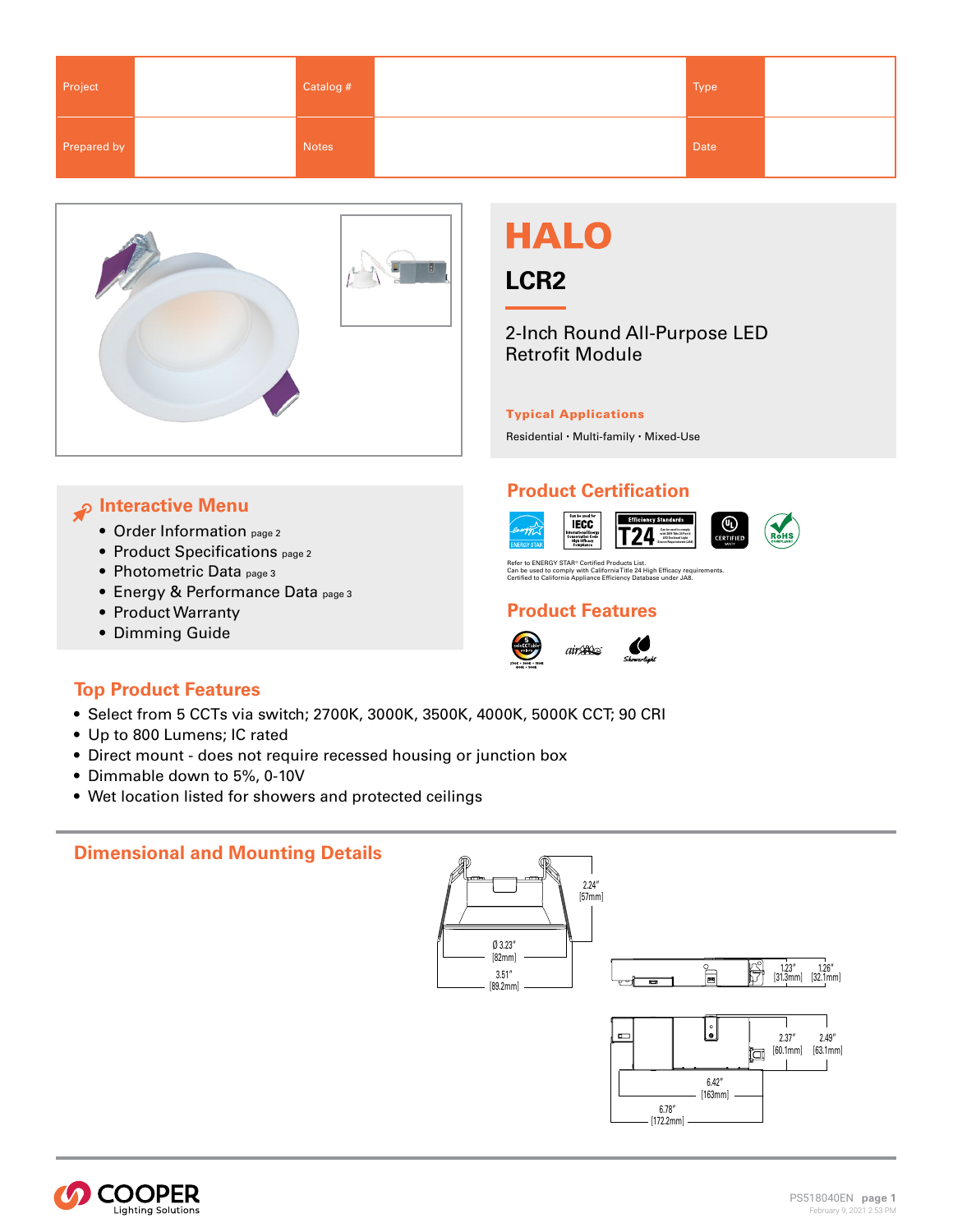# <span id="page-1-0"></span>**Order Information\***

#### SAMPLE ORDER NUMBER: LCR2089FSE010MW

| Lumens                      | <b>CRI/CCT</b>                                                                                       | <b>Driver</b>                                                                                                             | <b>Finish</b>       |
|-----------------------------|------------------------------------------------------------------------------------------------------|---------------------------------------------------------------------------------------------------------------------------|---------------------|
| Lumens                      | <b>CRI/CCT</b>                                                                                       | <b>Driver</b>                                                                                                             | <b>Finish</b>       |
| $08 = 800$ lumens (nominal) | <b>9FS</b> = 90 CRI minimum, field selectable CCT, choose<br>2700K, 3000K, 3500K, 4000K or 5000K CCT | E010 = UNV 120-277V, 50/60Hz, 0-10V analog<br>100% to 5% dimming<br>1E = 120V, 50/60Hz, 120V analog 100% to 5%<br>dimming | $MW = Matter white$ |
| <b>Notes</b>                | Notes                                                                                                | <b>Notes</b>                                                                                                              | <b>Notes</b>        |
|                             |                                                                                                      |                                                                                                                           |                     |

#### **Accessories**

| <b>Accessories</b>                                                                                                                                                                                             |                                                                                                                                                                                           |  |  |
|----------------------------------------------------------------------------------------------------------------------------------------------------------------------------------------------------------------|-------------------------------------------------------------------------------------------------------------------------------------------------------------------------------------------|--|--|
| <b>Designer Trims</b><br><b>LCR2TRMAH</b> = $2''$ Haze, white flange<br><b>LCR2TRMSC</b> = $2''$ Specular, white flange<br><b>LCR2TRMTBZ</b> = $2''$ Tuscan bronze<br><b>LCR2TRMWH</b> = $2''$ Paintable white | <b>Extension Cable   seleCCTable Driver/Jbox</b><br><b>HLB06FSEC</b> $-6$ ft. extension cable<br><b>HLB12FSEC</b> - 12 ft. extension cable<br><b>HLB20FSEC</b> $-$ 20 ft. extension cable |  |  |

# **Product Specifications**

#### Module

- Module construction includes LED Array, heat sink, reflector, lens, housing and heat sink where applicable
- Integral aluminum heat sink provides passive thermal cooling achieving L70 at 50,000 hours in IC and non-IC applications

#### LED Array

- Mid power LED array provides a uniform source with high efficiency and no pixilation.
- 90 CRI minimum, R9 greater than 50
- Color accuracy within 3 SDCM at the CCT endpoints and 4 SDCM in between endpoints, provide color accuracy and uniformity.
- Correlated Color Temperature (CCT) has a selectable range from 2700K to 5000K (factory default 3000K)
- Use the switch to choose between 2700K, 3000K, 3500K, 4000K, and 5000K CCT

#### Optical Assembly

- Regressed flat lens provides uniformity, UGR ≤ 10
- Exceeds ENERGY STAR® color angular uniformity requirements

#### Remote Driver/Junction Box

- Metal driver/junction box with captive hinged junction box cover. Listed for (6) #12 AWG 90˚C splice conductors, 2-in, 2-out plus (2) ground
- (2) 1/2" conduit pry-outs
- (1) Slide-N-Side™ non-metallic (NM) wire traps all accepts 14-2, 14-3, 12-2, 12-3 U.S and 14-2, 14-3, 12-2 Canadian NM cable
- (3) 4-port push wire nuts with clear caps for quick and reliable mains voltage connections
- Integral keyhole mounting slots facilitate direct mounting to building structure or new construction mounting frame

#### Driver

- Integral 120V or, 120-277V, 50/60Hz constant current driver provides noise free operation
- Continuous, flicker-free dimmer from 100% to 5%
- Plenum rated inline electrical quick connect provides low voltage connection to fixture fitting

#### Installation

- Can be installed in 3/8" to 1-1/4" thick ceilings
- Cutout can utilize standard round hole saw sizes, cutout template provided
- Mousetrap springs hold fixture fitting securely in the ceiling eliminating light leaks
- Can be removed from below the ceiling for service or replacement

#### Mounting / Retention

- The LCR2 requires no housing or third party junction box
- The remote enclosure may be used in direct contact with insulation.
- Installer must cut template out of drywall and install into aperture with the clips compressed.
- When released, the mousetrap springs will rest on to the back side of the drywall
- Not for installation in recessed cans

#### **Compliance**

- UL certified US and Canada
- Wet location listed and IP64 ingress protection rated, covered ceiling only
- Airtight per ASTM-E283-04
- Suitable for use in clothes closets when installed in accordance with the NEC 410.16 spacing requirements
- EMI/RFI emissions per FCC 47CFR Part 15 consumer limits, CAN ICES-005(B)/NMB-005 (B)
- Contains no mercury or lead and RoHS compliant
- Photometric testing in accordance with IES LM-79-08
- Lumen maintenance projections in accordance with IES LM-80-08 and TM-21-11
- Can be used for State of California Title 24 high efficacy LED compliance under JA8, reference Modernized Appliance Efficiency Database System (MAEDBS) for 2019 JA8 High Efficacy Lighting
- ENERGY STAR® certified, reference "Certified Light Fixtures" database

#### **Warranty**

• Five year limited warranty, consult website for details. www.cooperlighting.com